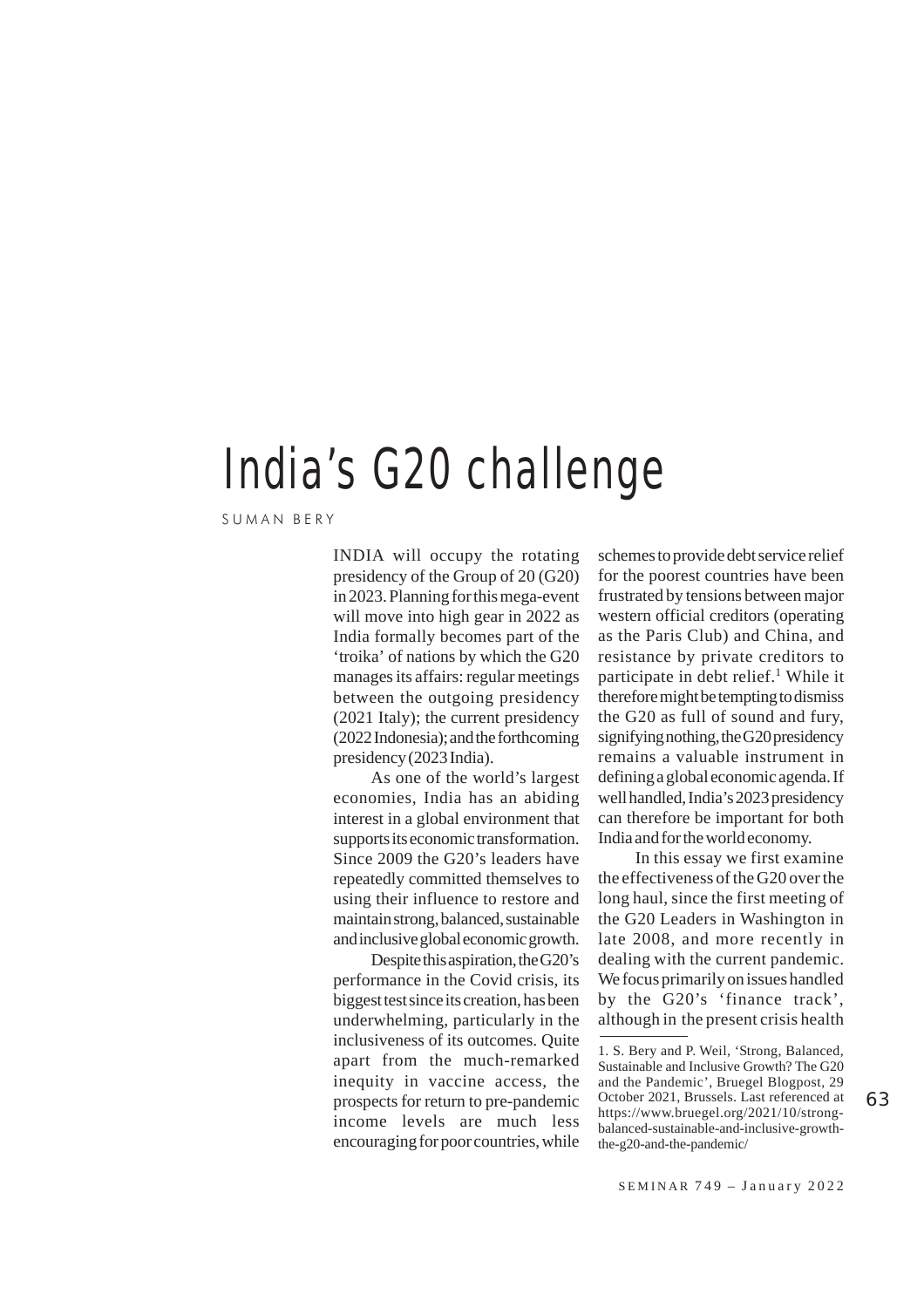issues have loomed equally large. We examine the international environment for economic growth currently facing India and other emerging markets (with China increasingly *sui generis* within this group); the much remarked on changes in the global international order; and the degree to which these changes materially affect the future growth of poorer countries, including India. The paper concludes with some suggestions on possible priorities for India's 2023 G20 presidency and suggests a process of discussion and debate to give support and specificity to this agenda in sufficient time to prepare for India's G20 moment.

A review of the thirteen years since the G20 Leaders first gathered in Washington helps to identify both how much has changed and what might lie ahead.2 Two major convulsions in the global economy provide bookends for the period under review: the global financial crisis of 2008-09 and the Covid 19 pandemic still raging. Each of these crises has tested the political premises of economic globalization as well as the institutional structure for global economic policy coordination.

The G20 as a curated group of economically significant nations was an initiative of the US and Canada under the auspices of the Group of 7 (G7) industrial democracies. It was first convened in 1999 at the level of Finance Ministers (and Central Bank governors) in the aftermath of the Asian financial crisis. In 2008 G20 participation was elevated to the head of government (Leaders) level, bringing the political dimension of global economic management to centre stage.

The procedures and protocols of the G20 have evolved in the thirteen years since the first Leaders' Summit. The G20 presidency rotates among members based on groupings of the nineteen member nations.3 At the request of a candidate country, presidency years<sup>4</sup> can be swapped. India has twice availed of this flexibility, swapping first with Italy and then with Indonesia to defer its presidency from 2021 to 2023.

Each G20 presidency establishes its own priorities. Having rejected the idea of a permanent secretariat, the G20 aims for coordination across presidencies through the mechanism of the 'troika' referred to above, where current, past and future presidencies establish governmentlevel links. India was briefly a member of the troika under the Saudi presidency (until it deferred to Indonesia for 2022). It has once again become a troika member when Italy handed over to Indonesia on 1 December 2021. India's return to the troika provides the context for this essay.

The G20 Leaders' process is divided between a 'Finance' track and a 'Sherpa' track, each track in turn maintaining stewardship of an expanding (and increasingly unwieldy) set of dialogues and engagements.

4. The G20 presidency now rotates annually, with each new presidency usually taking over starting in December of the year prior to the presidency's Leaders' summit.

Owing to the origins of the G20 at the finance minister level in 1999, a decade before the first Leaders' summit, the finance track has the betterestablished machinery for engaging with multilateral financial entities and other expert groups, notably the OECD.

Finance track ministerial meetings (formally called Finance Minister and Central Bank Governor, or FCBG, meetings) take place more frequently than Leaders' summits and now have come to provide the political background for the established governance systems at the multilateral institutions such as decisions of the Executive Boards; the International Monetary and Finance Committee at the IMF and the Development Committee at the World Bank; and the Financial Stability Board convened by the BIS. It is by these means that the political consensus established by a self-appointed group aims to gain wider acceptance and legitimacy.

Country-level organization of the Sherpa track is more idiosyncratic than the Finance track. The Leaders' summits are the marquee events in the annual G20 (and indeed global) diplomatic calendar. Sherpas are appointed at the pleasure of the head of government, often (though not invariably) housed in the foreign ministry. India's newly appointed sherpa is Piyush Goyal who holds multiple cabinet portfolios, while the secretariat that serves him sits in the External Affairs Ministry.

In principle G20 members participate in their own capacity, and not as members of blocs. The G7 has, however, continued to meet as a group even after the creation of the G20, and the G7 FCBG explicitly coordinate their positions before they meet within the G20. Partly in response, the five emerging markets encompassed by the

<sup>2.</sup> The first Leaders' Summit, in 2008, took place during the tenure of the UPA government led by Dr Manmohan Singh. Prime Minister Modi has represented India at all summits since the 2014 summit (held in Brisbane, Australia), in person in each case other than the Riyadh summit of 2020 which took place virtually.

<sup>3.</sup> The European Union, a member in its own right, does not assume the presidency. Overall, European nations are handsomely represented at the G20. France, Germany, and Italy attend in their own right (as does the UK, no longer a member of the EU; all these are G7 members), while Spain is a permanent invitee.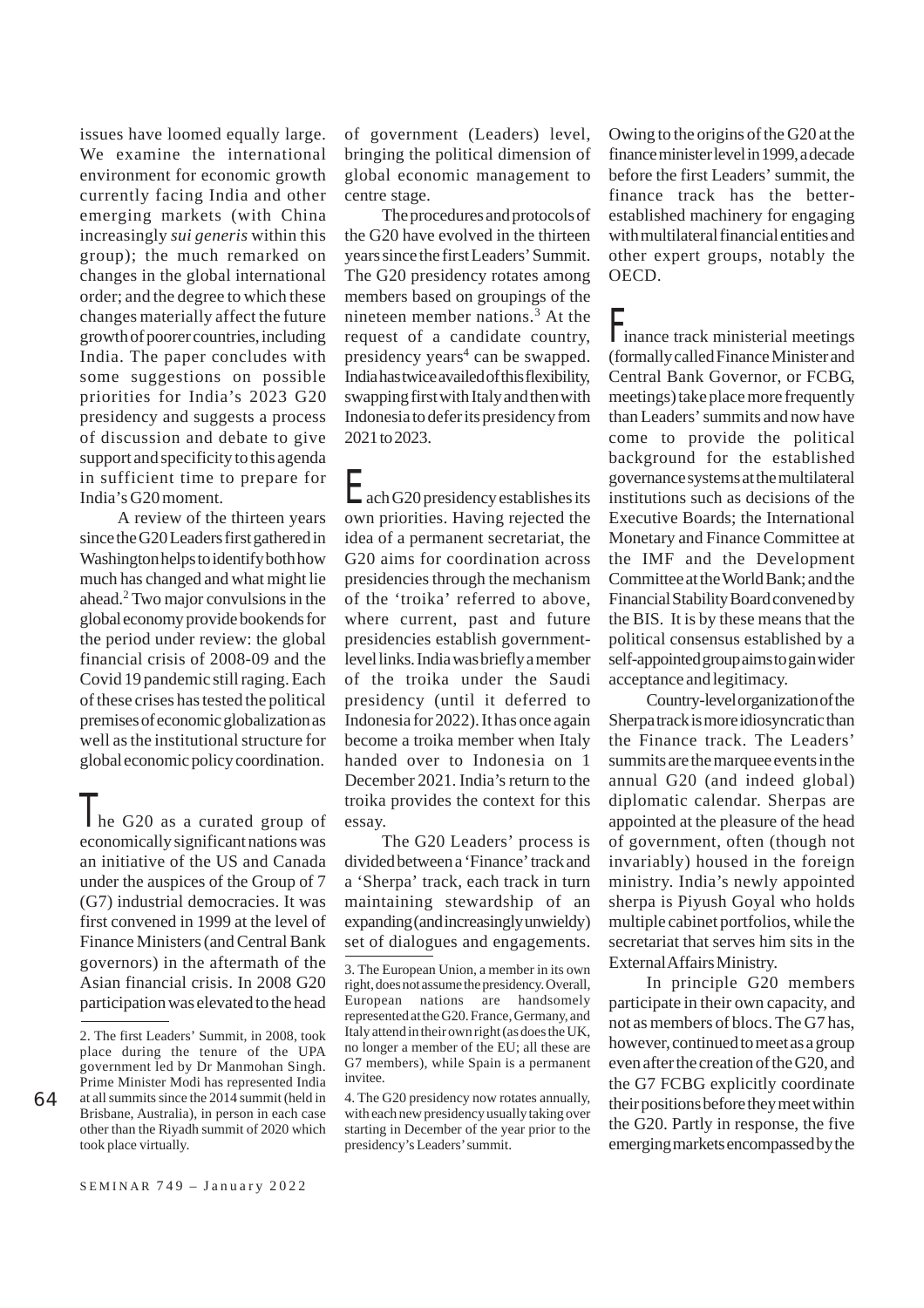BRICS<sup>5</sup> have also institutionalized their interaction at both the leader and FCBG level, though less effectively.

For the discussion to follow it is useful to partition the G20 membership between what we call the G7+ (the G7, Australia and the European Union, with South Korea and Saudi Arabia occupying an intermediate status), and the remaining nine large emerging markets: the five BRICS members plus Argentina, Indonesia, Mexico, and Turkey (henceforth the E9 or emerging nine). While there are undoubtedly many oddities in its composition, the G20 represents an attempt to combine global economic significance with geographic and economic diversity.

The range of global issues addressed since the leaders first met in 2008 has been wide-ranging. With hindsight it becomes clearer that, led by the G7+, the leaders have been attempting to manage the political dissatisfaction associated with globalization by citizens of the rich democracies, most importantly rising income and wealth inequality at a time of stagnant real wages. These concerns were crystallized by the management of the 2008 global financial crisis on both shores of the Atlantic, but the underlying unease had started to be evident (at least in the US) as early as 1999 when rioters protested against a ministerial meeting of the World Trade Organization (WTO) held in Seattle. The evolving agenda has entailed overlap with the jurisdiction of other multilateral bodies (the WTO on trade and the UN on climate), a form of mission creep that has not always been welcomed by India.

Two other institutional features deserve mention. The G20 has over

5. Brazil, Russia, India, China and South Africa.

time created standing working groups each with two co-chairs: one from a G7 member and the other from an emerging market. India has been the standing co-chair of the Framework Working Group, until recently joint with Canada, and now with the UK. Second, while the traditional multilateral links have been with organizations in which all G20 institutions are full members, the OECD has increasingly been inducted to undertake staff work for the G20. This is mildly surprising as many of the larger G-20 economies are not formal members of the OECD and indeed have tended to see the OECD as an organization dominated by the G7. Both Mexico and Turkey are full OECD members, and a Mexican has headed the organization as Secretary-General.

We now briefly examine the core activity of the G20 finance track since 2008 to give a sense of the issues that have dominated the agenda. As noted earlier, since the Pittsburgh summit in late 2009, the G20 has wished to be judged by its record on global policy coordination, and more specifically its ability to create a framework conducive to encouraging stable and balanced growth. As cochair of the Framework Working Group (FWG) India has had the opportunity to influence G20 thinking, though not much has been written on how India has deployed this influence in practice.

Prior to the 2007-08 global financial crisis there was considerable skepticism in G7 academic and policy circles, most of all in the US, of the political feasibility and the economic benefits of coordinating macro (primarily monetary) policies among the major advanced economies. (The views of the European Union member states were different, particularly once

the course was set for monetary union under the Maastricht Treaty of 1992, as this framework entailed adherence by member states to formal fiscal rules). Such co-ordination had initially been seen as unnecessary in the world of market-driven, floating exchange rates that replaced the Bretton Woods system in 1971, fifty years ago.

G7 monetary coordination had last been attempted in the mid-1980s under the Plaza and Louvre Accords to guide markets to a major realignment of G7 floating exchange rates through coordinated announce-ments and market actions. While these actions did have some immediate impact, deeper analysis suggested little lasting effect.6 Against this background it is somewhat surprising that the G20 chose to embrace policy coordination with such gusto in 2009, perhaps more for symbolic than substantive reasons.

**any analysts have examined the** global economic recovery from the 2008 crash, usually from the perspective of the G7+, less commonly from the perspective of the E97. The G20 acting with rare unity played a critical role at the London summit of May 2009, but as early as 2010 the G7+ countries found themselves divided on several issues: how quickly to withdraw fiscal support; how to handle sovereign debt issues that lay behind the euro crisis; and on the global consequences of super-loose monetary policy operations of the major central banks

6. C.F. Bergsten and R.A. Green (eds.), *International Monetary Cooperation: Lessons from the Plaza Accord After Thirty Years*. Peterson Institute for International Economics and Baker Institute for Public Policy, Washington DC, 2016.

7. S. Bery, 'The G20 Turns Ten: What's Past is Prologue'. Bruegel Policy Contribution 20, November 2018, Brussels. Last referenced at https://www.bruegel.org/2018/11/the-g20 turns-ten-whats-past-is-prologue/

65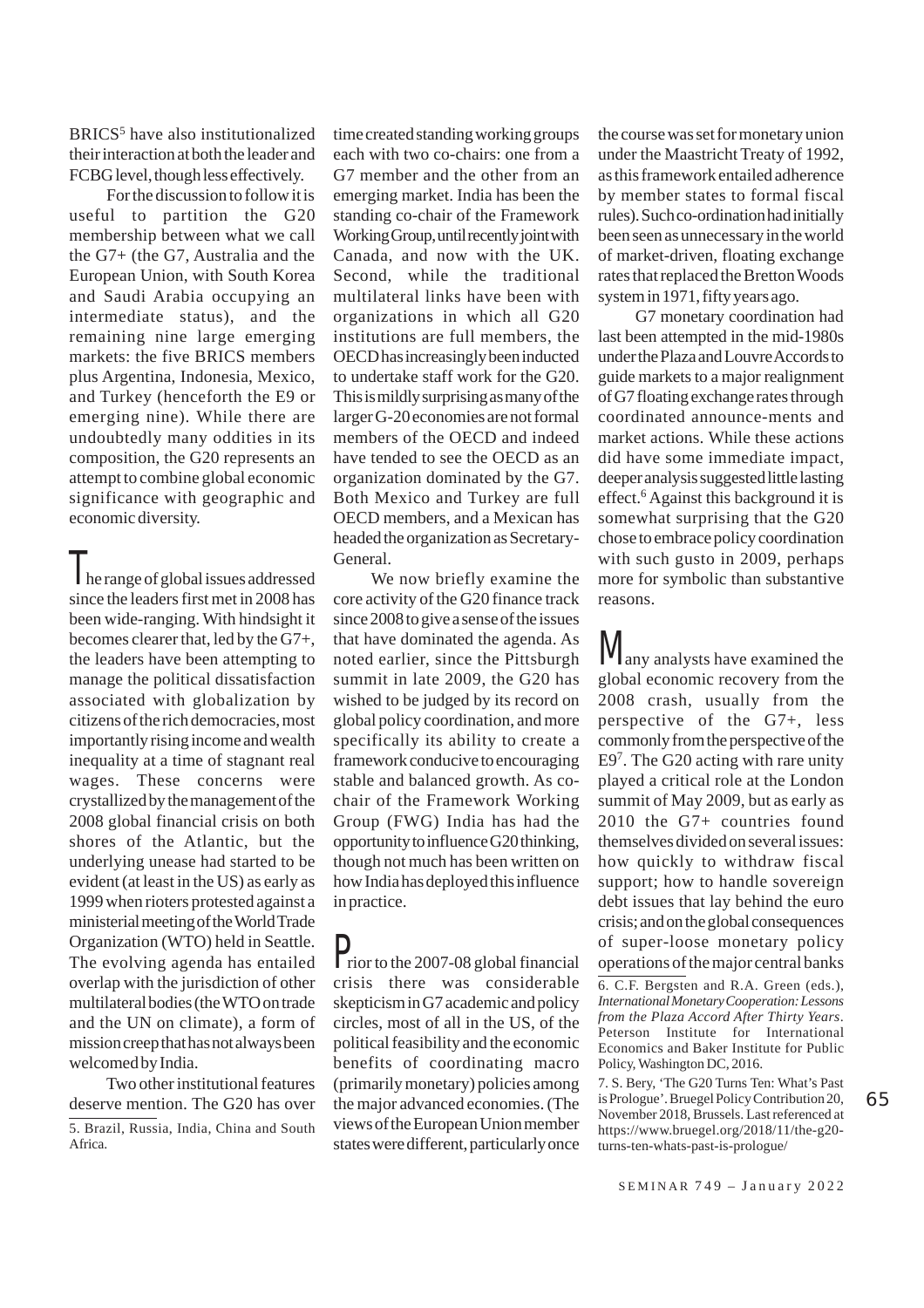(quantitative easing). In the years immediately after the crisis the economies of China and India were valuable locomotives for the world economy as their financial sectors were relatively unscathed, but this contribution was ignored when time came for the US Federal Reserve (the Fed) to normalize monetary policy, provoking the 'taper tantrum' of 2013.

As the post-crisis decade (approximately 2010-16) wore on, three things became clear. First, as befits a hegemon, the US Fed was the indispensable first responder, even if it had been partially culpable in allowing the crisis to occur in the first place. Second, while successful in averting a depression, the political management of the financial crisis provided fuel for anti-elite, nativist movements in both the US and in Europe. This tendency was epitomized by the election of Donald Trump to the US presidency in late 2016 but was also evident in the pro-Brexit vote in the June 2016 referendum in the UK. The reaction in Germany to Chancellor Merkel's wise and humane decision to admit a million refugees from the Middle East and Afghanistan was an additional harbinger of the shifting political winds, as were the riots in Hamburg when Germany held the G20 presidency in 2017. In the decade since 2009 the political mood in the G7+ had changed dramatically.

I hird, the financial crisis and its aftermath marked a shift in the tone of relations between rich countries and emerging markets, leading to a much more cautious view on the benefits to the 'north' of the rise of the 'south'. Central to this reassessment have been the domestic political forces discussed above, but also at play was the greater muscularity demonstrated by China under President Xi Jinping after he

G7+ following the GFC. Also important was a sharp

rerating of the growth potential of the EMs following the GFC, at least as assessed by researchers at the IMF. From the earlier commitment to rising prosperity and declining poverty through deeper global integration, the rhetoric of the G7+ has gradually shifted to 'shared responsibility' (based on size of economy, not real *per capita* income); fair (not free) trade, with fairness in the eye of the beholder; focus on the least developed (read Africa) with the emerging markets largely left to the vagaries of the markets; and the priority of environmental sustainability over poverty-reducing economic growth. These have been the themes of recent G20 communiqués, presumably issued with the concurrence of the E9.

took office in 2013, in part to capitalize on the loss of elan and credibility of the

The G20's agenda and performance in the present crisis has once again, been largely, perhaps excessively, driven by its richer members. This reflects longer-established traditions of cooperation (among them, and with the senior leadership of international institutions) together with their greater credibility in global financial markets. While the rest of the world has benefited from the greater freedom of action available to the rich countries, this been at the cost of diminished attention to 'strong and balanced' growth in the G20's hierarchy of objectives. With Indonesia leading India, (and Brazil now scheduled to follow in 2024), three large developing countries in succession will hold the G20 presidency. If handled well by each country's economic diplomats and coordinated between them, this sequence provides a golden opportunity to bring sustained long-

term economic growth (and not just economic recovery) back to centre stage on the global economic agenda.

Sharpening this agenda will entail deeper examination of two related issues. First, in what way might future growth differ from the past, particularly (but not only) where the less affluent, but more populous regions of the globe are also concerned? Second, from the perspective of the E9 what, if anything, has fundamentally changed in global economic relations that warrants change in the structure and functioning of global institutions? The goal should be to make these institutions 'fit for purpose' for the revival of a decade of sustained long-term global growth, of the kind that the world economy enjoyed in the 1960s, and again in the first decade of this century (the noughties?). Answers to these questions lie beyond the scope of this essay; below we suggest a process by which a global debate on these issues might be stimulated in the run up to India's G20 year.

A focus on the international environment in no way diminishes the responsibility for sound policies at the level of individual countries; global influence entails corresponding consistency in domestic policies, with suitable (but not excessive) allowance for different levels of economic development. The point rather is that as the rich world wavers in its support for at least some aspects of global integration, usually citing domestic distributional goals, leadership needs to come from elsewhere.

Linked to a renewed focus on long-term growth, but worth highlighting separately on account of its particular significance for India, is the urgent need to strengthen global disciplines on legal international migration (what in international trade negotiations is called 'movement of

SEMINAR 749 – January 2022

66